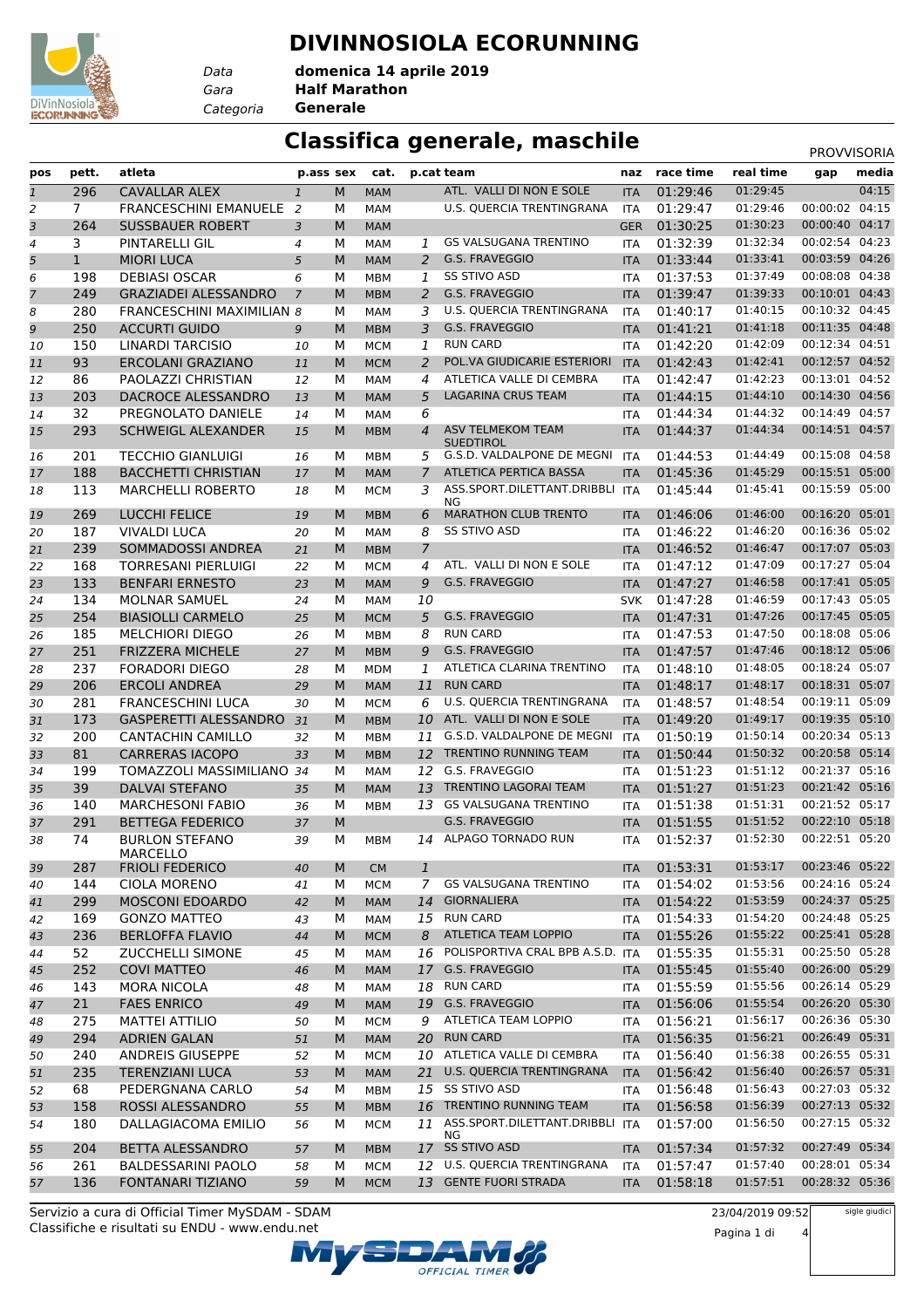# **Classifica generale, maschile** PROVVISORIA

|     | pett.          | atleta                     |     | p.ass sex | cat.       |                | p.cat team                               | naz        | race time | real time            |                                  | media |
|-----|----------------|----------------------------|-----|-----------|------------|----------------|------------------------------------------|------------|-----------|----------------------|----------------------------------|-------|
| pos |                |                            |     |           |            |                | G.S. FRAVEGGIO                           |            |           | 01:58:25             | gap<br>00:28:51 05:37            |       |
| 58  | 246            | <b>CELASCO MARCO</b>       | 60  | M         | <b>MBM</b> | 18             |                                          | <b>ITA</b> | 01:58:36  |                      |                                  |       |
| 59  | 298            | <b>VILLOTTI SIMONE</b>     | 61  | М         | MAM        |                | 22 ATLETICA VALLE DI CEMBRA              | ITA        | 01:58:52  | 01:58:26             | 00:29:07 05:38                   |       |
| 60  | 231            | MITTELBERGER ERWIN         | 62  | M         | <b>MBM</b> | 19             | SUEDTIROLER LV SPARKASSE                 | <b>ITA</b> | 01:59:02  | 01:58:49             | 00:29:17 05:38<br>00:29:33 05:39 |       |
| 61  | 271            | <b>MERLER OSVALDO</b>      | 63  | м         | <b>MBM</b> | 20             | <b>MARATHON CLUB TRENTO</b>              | <b>ITA</b> | 01:59:19  | 01:59:01             | 00:30:32 05:42                   |       |
| 62  | 184            | <b>BERTAMINI RENZO</b>     | 66  | M         | <b>MCM</b> | 14             | <b>SS STIVO ASD</b>                      | <b>ITA</b> | 02:00:18  | 02:00:11<br>02:00:07 | 00:30:36 05:42                   |       |
| 63  | 172            | <b>TOMASINI UMBERTO</b>    | 67  | м         | <b>MCM</b> | 15             | ATLETICA TEAM LOPPIO                     | ITA        | 02:00:22  |                      | 00:30:42 05:42                   |       |
| 64  | 288            | <b>ARMANI MIRCO</b>        | 68  | M         | <b>MBM</b> | 21             |                                          | <b>ITA</b> | 02:00:28  | 02:00:02             |                                  |       |
| 65  | 137            | MICHELON ALESSIO           | 69  | М         | <b>MBM</b> | 22             | <b>RUN CARD</b>                          | ITA        | 02:00:30  | 02:00:18             | 00:30:44 05:42                   |       |
| 66  | $\overline{4}$ | <b>BEATRICI ROLANDO</b>    | 70  | M         | <b>MCM</b> | 16             | G.S. FRAVEGGIO                           | <b>ITA</b> | 02:00:34  | 02:00:30             | 00:30:49 05:42                   |       |
| 67  | 227            | <b>PANDINI MICHELE</b>     | 71  | М         | <b>MCM</b> | 17             |                                          | <b>ITA</b> | 02:00:38  | 02:00:34             | 00:30:53 05:43                   |       |
| 68  | 266            | RAVELLI MATTIA             | 72  | M         | <b>MAM</b> | 23             | <b>RUN CARD</b>                          | <b>ITA</b> | 02:00:41  | 02:00:28             | 00:30:56 05:43                   |       |
| 69  | 267            | ALBORGHETTI ALESSIO        | 73  | M         | <b>MBM</b> | 23             | <b>RUN CARD</b>                          | ITA        | 02:00:53  | 02:00:39             | 00:31:07 05:43                   |       |
| 70  | 197            | <b>ALDEGHERI FABRIZIO</b>  | 74  | M         | <b>MCM</b> | 18             | <b>ATLETICA TEAM LOPPIO</b>              | <b>ITA</b> | 02:00:57  | 02:00:48             | 00:31:12 05:43                   |       |
| 71  | 238            | <b>BIASIOLLI NICOLA</b>    | 75  | М         | MAM        | 24             | <b>RUN CARD</b>                          | <b>ITA</b> | 02:01:10  | 02:01:03             | 00:31:25 05:44                   |       |
| 72  | 297            | <b>ZANNINI CLAIDIO</b>     | 76  | M         | <b>MCM</b> | 19             | <b>SS STIVO ASD</b>                      | <b>ITA</b> | 02:01:20  | 02:01:14             | 00:31:35 05:45                   |       |
| 73  | 289            | <b>BRESCIANI STEFANO</b>   | 78  | М         |            |                | ATLETICA ALTO GARDA E<br>LEDRO           | ITA        | 02:01:28  | 02:01:08             | 00:31:43 05:45                   |       |
| 74  | 170            | <b>BALDO FABRIZIO</b>      | 79  | M         | <b>MAM</b> |                | 25 MARATHON CLUB TRENTO                  | <b>ITA</b> | 02:02:14  | 02:01:53             | 00:32:28 05:47                   |       |
| 75  | 286            | MAZZAFELLI MASSIMILIANO 80 |     | М         | <b>MBM</b> | 24             | G.P. AVIS POL. MALAVICINA                | <b>ITA</b> | 02:02:38  | 02:02:29             | 00:32:52 05:48                   |       |
| 76  | 191            | APPLEBY BENJAMIN           | 81  | M         | <b>MBM</b> | 25             | <b>ATLETICA TEAM LOPPIO</b>              | <b>ITA</b> | 02:02:44  | 02:02:40             | 00:32:59 05:49                   |       |
| 77  | 47             | YOUNG GEORGE               | 82  | М         | MAM        | 26             | TRENTINO RUNNING TEAM                    | <b>GBR</b> | 02:03:01  | 02:02:49             | 00:33:15 05:49                   |       |
| 78  | 159            | <b>RESSIA FABRIZIO</b>     | 83  | M         | <b>MBM</b> | 26             | <b>RUN CARD</b>                          | <b>ITA</b> | 02:03:08  | 02:03:02             | 00:33:22 05:50                   |       |
| 79  | 276            | POSITANO ANTONIO           | 84  | М         | MAM        | 27             |                                          | ITA        | 02:03:08  | 02:02:56             | 00:33:23 05:50                   |       |
| 80  | 76             | <b>BORTOLOTTO STEFANO</b>  | 86  | ${\sf M}$ | <b>MCM</b> |                | 20 A.A.A.MALO                            | <b>ITA</b> | 02:04:45  | 02:04:34             | 00:35:00 05:54                   |       |
| 81  | 223            | AMISTADI MAURO             | 87  | м         | <b>MCM</b> | 21             | ATLETICA ALTO GARDA E                    | <b>ITA</b> | 02:05:15  | 02:04:51             | 00:35:29 05:56                   |       |
|     |                |                            |     |           |            |                | LEDRO                                    |            |           |                      |                                  |       |
| 82  | 131            | <b>MARRAFFA GIUSEPPE</b>   | 88  | M         | <b>MCM</b> | 22             |                                          | <b>ITA</b> | 02:06:00  | 02:05:55             | 00:36:15 05:58                   |       |
| 83  | 53             | <b>VEZZOLI MARCO</b>       | 89  | м         | <b>MBM</b> | 27             | POLISPORTIVA CRAL BPB A.S.D. ITA         |            | 02:06:02  | 02:05:58             | 00:36:17 05:58                   |       |
| 84  | 102            | <b>BERTOLINI DENIS</b>     | 91  | M         | <b>MBM</b> | 28             | <b>ATLETICA TEAM LOPPIO</b>              | <b>ITA</b> | 02:06:57  | 02:06:30             | 00:37:12 06:01                   |       |
| 85  | 292            | <b>DALPONTE FLAVIO</b>     | 92  | М         | <b>CM</b>  | 2              | G.S. FRAVEGGIO                           | ITA        | 02:06:59  | 02:06:46             | 00:37:14 06:01                   |       |
| 86  | 277            | <b>FAILO LUCA</b>          | 93  | M         | <b>MBM</b> | 29             | <b>MARATHON CLUB TRENTO</b>              | <b>ITA</b> | 02:07:00  | 02:06:44             | 00:37:14 06:01                   |       |
| 87  | 108            | <b>TANNER CHRISTIAN</b>    | 94  | М         | <b>MCM</b> | 23             | A.S.C. BERG                              | ITA        | 02:07:07  | 02:06:46             | 00:37:22 06:01                   |       |
| 88  | 228            | FALKENSTEINER HERMANN 95   |     | ${\sf M}$ | <b>MDM</b> | 2              | SUEDTIROLER LV SPARKASSE                 | <b>ITA</b> | 02:07:10  | 02:06:57             | 00:37:24 06:01                   |       |
| 89  | 210            | <b>TEZZELE ENZO</b>        | 97  | М         | <b>MCM</b> | 24             |                                          | <b>ITA</b> | 02:07:11  | 02:06:55             | 00:37:26 06:01                   |       |
| 90  | 224            | <b>MERIGHI SIRIO</b>       | 98  | M         | <b>MDM</b> | 3              |                                          | <b>ITA</b> | 02:07:24  | 02:07:21             | 00:37:39 06:02                   |       |
| 91  | 273            | <b>DEGASPERI MAURO</b>     | 99  | м         | <b>MCM</b> | 25             | <b>MARATHON CLUB TRENTO</b>              | ITA        | 02:07:49  | 02:07:41             | 00:38:04 06:03                   |       |
| 92  | 282            | <b>BOMARSI LEONARDO</b>    | 100 | M         | <b>MBM</b> | 30             | <b>MARATHON CLUB TRENTO</b>              | <b>ITA</b> | 02:08:19  | 02:07:58             | 00:38:33 06:04                   |       |
| 93  | 272            | <b>VIVIANI LUCA</b>        | 101 | м         | <b>MCM</b> | 26             | U.S. QUERCIA TRENTINGRANA                | ITA        | 02:08:20  | 02:08:00             | 00:38:35 06:04                   |       |
| 94  | 295            | <b>SEPPI MATTEO</b>        | 102 | M         | <b>CM</b>  | 3              | <b>U.S. MONTE BALDO</b>                  | <b>ITA</b> | 02:09:04  | 02:08:45             | 00:39:18 06:07                   |       |
| 95  | 26             | MICHELOTTI FRANCESCO       | 103 | М         | <b>MBM</b> |                | 31 RUN CARD                              | <b>ITA</b> | 02:09:18  | 02:08:51             | 00:39:33 06:07                   |       |
| 96  | 216            | <b>CATTOI DAVIDE</b>       | 105 | M         | <b>MAM</b> |                | 28 SS STIVO ASD                          | <b>ITA</b> | 02:10:11  | 02:10:05             | 00:40:26 06:10                   |       |
| 97  | 106            | <b>CHIARI ALBERTO</b>      | 106 | м         | MBM        | 32             |                                          | <b>ITA</b> | 02:10:19  | 02:10:03             | 00:40:33 06:10                   |       |
| 98  | 60             | <b>BORGHERESI UGO</b>      | 107 | M         | <b>MCM</b> | 27             | POLISPORTIVA CRAL BPB A.S.D. ITA         |            | 02:10:29  | 02:10:10             | 00:40:43 06:11                   |       |
| 99  | 141            | <b>AGNOLIN ALBERTO</b>     | 109 | м         | <b>MCM</b> | 28             | <b>GARDASPORTEVENTS</b>                  | ITA        | 02:11:22  | 02:10:59             | 00:41:37 06:13                   |       |
| 100 | 196            | <b>MARASCA MAURO</b>       | 111 | M         | <b>MCM</b> | 29             | ATLETICA TEAM LOPPIO                     | <b>ITA</b> | 02:12:31  | 02:12:21             | 00:42:45 06:16                   |       |
| 101 | 54             | SPREAFICO MASSIMO          | 113 | м         | MBM        | 33             | POLISPORTIVA CRAL BPB A.S.D. ITA         |            | 02:12:33  | 02:12:06             | 00:42:47 06:16                   |       |
| 102 | 175            | <b>BATTISTONI LUCA</b>     | 114 | M         | <b>MCM</b> | 30             | <b>MARATHON CLUB TRENTO</b>              | <b>ITA</b> | 02:12:34  | 02:12:14             | 00:42:49 06:17                   |       |
| 103 | 154            | <b>GREGORI RAFFAELLO</b>   | 115 | м         | <b>MBM</b> |                | 34 U.S. QUERCIA TRENTINGRANA             | ITA        | 02:12:37  | 02:12:16             | 00:42:51 06:17                   |       |
| 104 | 62             | <b>ZORTEA IVAN</b>         | 117 | M         | <b>MAM</b> | 29             | TRENTINO RUNNING TEAM                    | <b>ITA</b> | 02:12:51  | 02:12:47             | 00:43:05 06:17                   |       |
| 105 | 262            | <b>CERCHIAI GIOVANNI</b>   | 118 | м         | MBM        | 35             |                                          | ITA        | 02:12:56  | 02:12:37             | 00:43:10 06:18                   |       |
| 106 | 127            | SPORNBERGER NORBERT        | 119 | M         | <b>MDM</b> | $\overline{4}$ | SPORTCLUB MERANO                         | <b>ITA</b> | 02:13:43  | 02:13:19             | 00:43:57 06:20                   |       |
| 107 | 265            | <b>BONTADI JARNO</b>       | 120 | м         | MBM        | 36             |                                          | ITA        | 02:13:44  | 02:12:26             | 00:43:59 06:20                   |       |
| 108 | 77             | DE CARLO CONO              | 121 | M         | <b>MBM</b> |                | 37 ATLETICA ALTO GARDA E<br><b>LEDRO</b> | <b>ITA</b> | 02:13:54  | 02:13:37             | 00:44:09 06:20                   |       |
| 109 | 243            | <b>LEONI LUIGI</b>         | 122 | м         | <b>MCM</b> |                | 31 G.S. FRAVEGGIO                        | <b>ITA</b> | 02:13:56  | 02:13:45             | 00:44:10 06:20                   |       |
| 110 | 142            | <b>BISOFFI TIZIANO</b>     | 123 | M         | <b>MCM</b> | 32             | MARATHON CLUB TRENTO                     | <b>ITA</b> | 02:14:10  | 02:13:51             | 00:44:24 06:21                   |       |
| 111 | 70             | PARISI LORENZO             | 124 | М         | MBM        |                | 38 RUN CARD                              | ITA        | 02:14:11  | 02:13:54             | 00:44:25 06:21                   |       |
| 112 | 83             | <b>INNEREBNER HERMANN</b>  | 125 | M         | <b>MDM</b> | 5              | ASC L.F.SARNTAL RAIFFEISEN               | <b>ITA</b> | 02:14:12  | 02:13:45             | 00:44:27 06:21                   |       |
| 113 | 55             | SAVOLDELLI ANDREA          | 127 | м         | MBM        | 39             | POLISPORTIVA CRAL BPB A.S.D. ITA         |            | 02:14:43  | 02:14:17             | 00:44:58 06:23                   |       |
| 114 | 183            | <b>CARLI ANDREA</b>        | 128 | M         | <b>MCM</b> |                | 33 RUN CARD                              | <b>ITA</b> | 02:15:03  | 02:14:41             | 00:45:17 06:24                   |       |
| 115 | 31             | <b>TAGLIATI LUCA</b>       | 129 | м         | <b>MCM</b> | 34             | ATL.MONTEBELLUNA                         | <b>ITA</b> | 02:15:06  | 02:14:49             | 00:45:21 06:24                   |       |
| 116 | 171            | <b>NUSSBAUMER ARMIN</b>    | 130 | M         | <b>MBM</b> | 40             | <b>LAIVES RUNNERS</b>                    | <b>ITA</b> | 02:15:07  | 02:14:50             | 00:45:22 06:24                   |       |
| 117 | 109            | NICODANO ORSO MATTEO       | 131 | м         | MBM        | 41             |                                          | ITA        | 02:15:16  | 02:14:46             | 00:45:31 06:24                   |       |
| 118 | 79             | <b>FOLETTI ANDREA</b>      | 132 | M         | <b>MAM</b> |                | 30 G.P. CODOGNO 82                       | <b>ITA</b> | 02:15:27  | 02:15:10             | 00:45:42 06:25                   |       |
| 119 | 128            | PRETTO MARKUS              | 133 | м         | <b>MCM</b> |                | 35 RUN CARD                              | ITA        | 02:16:07  | 02:15:46             | 00:46:22 06:27                   |       |
| 120 | 30             | <b>FERRONATO GIANNI</b>    | 134 | M         | <b>MCM</b> |                | 36 ASD SCARPE BIANCHE                    | <b>ITA</b> | 02:16:14  | 02:15:56             | 00:46:29 06:27                   |       |

Classifiche e risultati su ENDU - www.endu.net Servizio a cura di Official Timer MySDAM - SDAM



23/04/2019 09:52 Pagina 2 di 4

sigle giudici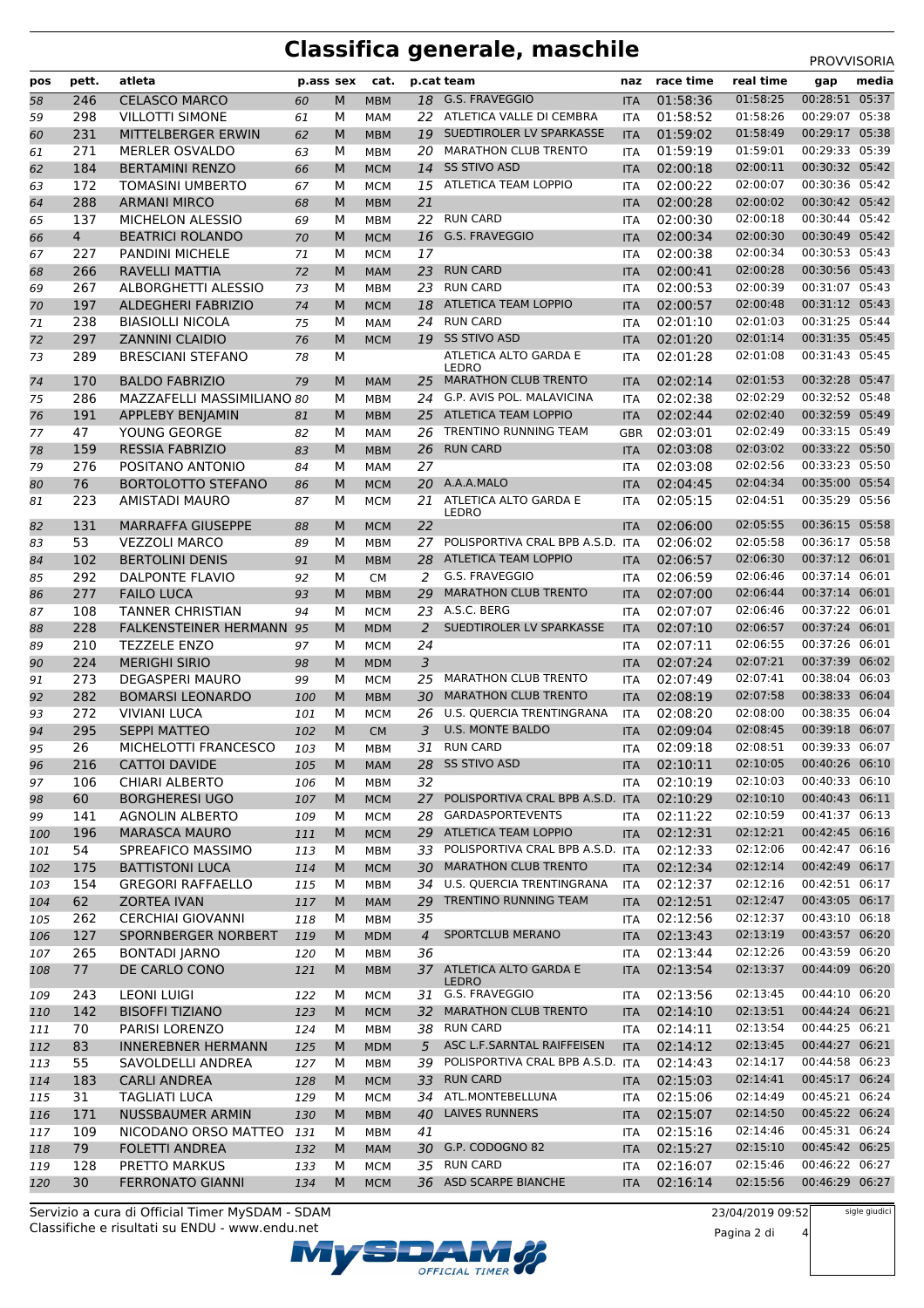# **Classifica generale, maschile** PROVVISORIA

| pos        | pett. | atleta                          | p.ass sex  |        | cat.                     |    | p.cat team                                  | naz                      | race time | real time | gap            | media |
|------------|-------|---------------------------------|------------|--------|--------------------------|----|---------------------------------------------|--------------------------|-----------|-----------|----------------|-------|
|            | 57    | <b>CROTTI GIANPAOLO</b>         |            | M      | <b>MCM</b>               | 37 | POLISPORTIVA CRAL BPB A.S.D. ITA            |                          | 02:16:15  | 02:16:08  | 00:46:30 06:27 |       |
| 121<br>122 | 263   | SUSSBAUER CHRISTIAN             | 135<br>137 | м      | <b>MCM</b>               | 38 |                                             | <b>GER</b>               | 02:16:52  | 02:16:24  | 00:47:06 06:29 |       |
|            | 24    | <b>BOSCOLO DAVIDE</b>           |            |        |                          | 39 | <b>BREMA RUNNING TEAM</b>                   |                          | 02:16:56  | 02:16:42  | 00:47:10 06:29 |       |
| 123        | 149   |                                 | 138        | M<br>м | <b>MCM</b>               | 42 | ATLETICA CLARINA TRENTINO                   | <b>ITA</b>               | 02:17:01  | 02:16:47  | 00:47:16 06:29 |       |
| 124<br>125 | 48    | LONGHI CHRISTIAN<br>POLI FLAVIO | 139<br>140 | M      | <b>MBM</b><br><b>MCM</b> |    | 40 SS STIVO ASD                             | <b>ITA</b><br><b>ITA</b> | 02:17:15  | 02:16:57  | 00:47:30 06:30 |       |
|            | 178   | <b>COVA FABIO</b>               |            |        |                          | 41 | <b>MARATHON CLUB TRENTO</b>                 |                          | 02:17:32  | 02:17:14  | 00:47:47 06:31 |       |
| 126        |       |                                 | 141        | М      | <b>MCM</b>               |    | A.S.D. MADE2WIN TRENTEAM                    | <b>ITA</b>               |           | 02:17:18  | 00:47:53 06:31 |       |
| 127        | 153   | <b>CIVETTINI ANDREA</b>         | 142        | M      | <b>MBM</b>               | 43 |                                             | <b>ITA</b>               | 02:17:39  |           |                |       |
| 128        | 274   | <b>TERRAGNOLO WALTER</b>        | 143        | М      | <b>MCM</b>               | 42 | <b>MARATHON CLUB TRENTO</b>                 | <b>ITA</b>               | 02:17:42  | 02:17:33  | 00:47:56 06:31 |       |
| 129        | 202   | <b>CIPRIANI ALBERTO</b>         | 144        | M      | <b>MCM</b>               | 43 | <b>RUN CARD</b>                             | <b>ITA</b>               | 02:17:51  | 02:17:27  | 00:48:06 06:32 |       |
| 130        | 253   | <b>MIOTTO ALBERTO</b>           | 146        | М      | <b>MCM</b>               | 44 | G.S. FRAVEGGIO                              | <b>ITA</b>               | 02:18:41  | 02:18:26  | 00:48:56 06:34 |       |
| 131        | 59    | <b>CAPRA ATTILIO</b>            | 147        | M      | <b>MBM</b>               | 44 | POLISPORTIVA CRAL BPB A.S.D. ITA            |                          | 02:18:54  | 02:18:47  | 00:49:09 06:35 |       |
| 132        | 72    | <b>DETASSIS ANDREA</b>          | 149        | М      | <b>MAM</b>               | 31 |                                             | <b>ITA</b>               | 02:19:44  | 02:19:15  | 00:49:58 06:37 |       |
| 133        | 73    | <b>CAPRINI CARLO</b>            | 150        | M      | <b>MAM</b>               | 32 |                                             | <b>ITA</b>               | 02:19:44  | 02:19:13  | 00:49:58 06:37 |       |
| 134        | 192   | RASPADORI CARLO                 | 151        | м      | <b>MCM</b>               | 45 | ATLETICA TEAM LOPPIO                        | <b>ITA</b>               | 02:20:14  | 02:19:59  | 00:50:28 06:38 |       |
| 135        | 87    | PAPPI ANDREA                    | 152        | M      | <b>MBM</b>               | 45 | <b>BUCCELLA RUNNERS</b><br><b>VIGEVANO</b>  | <b>ITA</b>               | 02:20:33  | 02:20:04  | 00:50:47 06:39 |       |
| 136        | 63    | <b>MOSER UGO</b>                | 153        | М      | <b>MCM</b>               | 46 | <b>MARATHON CLUB TRENTO</b>                 | <b>ITA</b>               | 02:20:40  | 02:20:28  | 00:50:55 06:40 |       |
| 137        | 219   | <b>DAMIOLI ALBERTO</b>          | 154        | M      | <b>MDM</b>               | 6  | RUNNING CAZZAGO SAN<br><b>MARTINO</b>       | <b>ITA</b>               | 02:20:55  | 02:20:53  | 00:51:10 06:40 |       |
| 138        | 221   | <b>CALIMAN KLAUS</b>            | 155        | м      | <b>MBM</b>               | 46 |                                             | <b>ITA</b>               | 02:20:58  | 02:20:34  | 00:51:13 06:40 |       |
| 139        | 82    | <b>VIEL STEFANO</b>             | 157        | M      | <b>MCM</b>               | 47 | ATL.AGORDINA                                | <b>ITA</b>               | 02:21:10  | 02:20:55  | 00:51:25 06:41 |       |
| 140        | 259   | <b>VIVALDI PIER PAOLO</b>       | 158        | м      | MBM                      | 47 | <b>SS STIVO ASD</b>                         | <b>ITA</b>               | 02:21:22  | 02:20:57  | 00:51:36 06:42 |       |
| 141        | 107   | <b>BOLNER ANDREA</b>            | 162        | M      | <b>MCM</b>               | 48 | <b>RUN CARD</b>                             | <b>ITA</b>               | 02:22:11  | 02:21:40  | 00:52:25 06:44 |       |
| 142        | 290   | RANDON STEFANO                  | 163        | М      | <b>MCM</b>               | 49 | <b>EMME RUNNING TEAM</b>                    | <b>ITA</b>               | 02:22:12  | 02:21:50  | 00:52:27 06:44 |       |
| 143        | 174   | <b>BETTA FRANCO</b>             | 164        | M      | <b>MDM</b>               | 7  | ATLETICA ALTO GARDA E                       | <b>ITA</b>               | 02:22:44  | 02:22:37  | 00:52:59 06:45 |       |
| 144        | 177   | POLI CARLO                      | 165        | М      | <b>MCM</b>               | 50 | <b>LEDRO</b><br>POL.VA GIUDICARIE ESTERIORI | <b>ITA</b>               | 02:22:48  | 02:22:33  | 00:53:03 06:46 |       |
| 145        | 111   | <b>MALOSSINI STEFANO</b>        | 167        | M      | <b>MCM</b>               | 51 | LAGARINA CRUS TEAM                          | <b>ITA</b>               | 02:23:44  | 02:23:32  | 00:53:58 06:48 |       |
| 146        | 209   | <b>VIVIANI DARIO</b>            | 168        | м      | <b>MCM</b>               | 52 | SPORTING CLUB LIVIGNO                       | <b>ITA</b>               | 02:23:45  | 02:23:33  | 00:54:00 06:48 |       |
| 147        | 244   | <b>RIBAGA MASSIMO</b>           | 169        | M      | <b>MBM</b>               | 48 | <b>G.S. FRAVEGGIO</b>                       | <b>ITA</b>               | 02:23:52  | 02:23:21  | 00:54:07       | 06:49 |
| 148        | 132   | <b>GENTILINI LUCA</b>           | 170        | м      | <b>MCM</b>               | 53 | <b>RUN CARD</b>                             | <b>ITA</b>               | 02:24:01  | 02:23:38  | 00:54:16 06:49 |       |
| 149        | 155   | POLINARI SIMONE                 | 172        | M      | <b>MBM</b>               | 49 | A.S.D. ATLETICA LUPATOTINA                  | <b>ITA</b>               | 02:24:37  | 02:24:27  | 00:54:51 06:51 |       |
| 150        | 218   | <b>ROBBIATI SERGIO</b>          | 173        | М      | MDM                      | 8  | <b>RUN CARD</b>                             | <b>ITA</b>               | 02:24:54  | 02:24:51  | 00:55:09 06:52 |       |
|            |       | <b>FEDERICO</b>                 |            |        |                          |    |                                             |                          |           |           |                |       |
| 151        | 135   | <b>SEGALLA BORTOLO LUIGI</b>    | 174        | M      | <b>MCM</b>               | 54 | A.A.A.MALO                                  | <b>ITA</b>               | 02:25:06  | 02:24:49  | 00:55:21       | 06:52 |
| 152        | 110   | PAGANI MARCO                    | 175        | м      | <b>MAM</b>               | 33 |                                             | <b>ITA</b>               | 02:25:26  | 02:25:10  | 00:55:40 06:53 |       |
| 153        | 65    | <b>OBERHOFER PETER</b>          | 176        | M      | <b>MBM</b>               | 50 | S.G EISACKTAL RAIFFEISEN ASV ITA            |                          | 02:25:55  | 02:25:22  | 00:56:10 06:54 |       |
| 154        | 56    | <b>MORETTI FULVIO</b>           | 177        | М      | <b>MBM</b>               | 51 | POLISPORTIVA CRAL BPB A.S.D. ITA            |                          | 02:26:03  | 02:25:41  | 00:56:18 06:55 |       |
| 155        | 213   | <b>GERACI ROBERTO</b>           | 179        | M      | <b>MBM</b>               | 52 | <b>RUN CARD</b>                             | <b>ITA</b>               | 02:26:25  | 02:26:05  | 00:56:40 06:56 |       |
| 156        | 225   | <b>AUER ANTON</b>               | 181        | м      | <b>MDM</b>               | 9  | S.G EISACKTAL RAIFFEISEN ASV ITA            |                          | 02:26:56  | 02:26:37  | 00:57:10 06:57 |       |
| 157        | 212   | <b>BEE FONTAN LUCA</b>          | 183        | M      | <b>MBM</b>               | 53 |                                             | <b>ITA</b>               | 02:27:58  | 02:27:37  | 00:58:12 07:00 |       |
| 158        | 61    | ARSUFFI MASSIMO                 | 186        | M      | МВМ                      |    | 54 POLISPORTIVA CRAL BPB A.S.D. ITA         |                          | 02:29:14  | 02:29:05  | 00:59:29 07:04 |       |
| 159        | 22    | <b>TEOSINI CARLO</b>            | 190        | M      | <b>MBM</b>               | 55 | <b>EMME RUNNING TEAM</b>                    | <b>ITA</b>               | 02:29:57  | 02:29:50  | 01:00:11 07:06 |       |
| 160        | 164   | <b>TONELLI MASSIMO</b>          | 194        | М      | <b>MBM</b>               |    | 56 RUN CARD                                 | ITA                      | 02:33:19  | 02:32:59  | 01:03:33 07:16 |       |
| 161        | 37    | <b>GIACON JULIO MARIA</b>       | 195        | M      | <b>MAM</b>               |    | 34 PODISTICA SOLIDARIETA'                   | <b>ITA</b>               | 02:34:14  | 02:34:08  | 01:04:29 07:18 |       |
| 162        | 189   | <b>BOTTI EMILIO</b>             | 197        | м      | <b>MCM</b>               |    | 55 ATHLETIC CLUB 96 ALPERIA                 | ITA                      | 02:34:47  | 02:34:36  | 01:05:02 07:20 |       |
| 163        | 248   | <b>GJEKA SOTIR</b>              | 198        | M      | <b>MCM</b>               |    | 56 G.S. FRAVEGGIO                           | <b>ITA</b>               | 02:35:34  | 02:35:04  | 01:05:48 07:22 |       |
| 164        | 258   | <b>LUCIN LUIGI</b>              | 200        | м      | <b>MDM</b>               |    | 10 G.S. FRAVEGGIO                           | ITA                      | 02:35:40  | 02:35:11  | 01:05:55 07:22 |       |
| 165        | 208   | MENESTRINA FRANCESCO            | 201        | M      | <b>MAM</b>               | 35 |                                             | <b>ITA</b>               | 02:36:55  | 02:36:28  | 01:07:10 07:26 |       |
| 166        | 148   | LORENZI RINALDO                 | 204        | м      | <b>MDM</b>               |    | 11 SS STIVO ASD                             | ITA                      | 02:37:32  | 02:36:59  | 01:07:46 07:27 |       |
| 167        | 268   | <b>BADOCH PAOLO</b>             | 205        | M      | <b>MCM</b>               |    | 57 ATLETICA TEAM LOPPIO                     | <b>ITA</b>               | 02:37:39  | 02:37:06  | 01:07:53 07:28 |       |
| 168        | 278   | <b>BERTOLDI ROBERTO</b>         | 208        | М      | <b>MDM</b>               | 12 | G.P. AVIS POL. MALAVICINA                   | ITA                      | 02:39:21  | 02:39:11  | 01:09:36 07:33 |       |
| 169        | 66    | ZUCCHETTI STEFANO               | 213        | M      | <b>MCM</b>               | 58 | <b>RUN CARD</b>                             | <b>ITA</b>               | 02:40:22  | 02:40:13  | 01:10:37 07:36 |       |
| 170        | 51    | ZANOTTO SAMUELE                 | 214        | М      | MAM                      | 36 |                                             | ITA                      | 02:40:41  | 02:40:11  | 01:10:56 07:36 |       |
| 171        | 35    | MARTINELLI LORENZO              | 215        | M      | <b>MAM</b>               | 37 |                                             | <b>ITA</b>               | 02:41:00  | 02:40:30  | 01:11:15 07:37 |       |
| 172        | 167   | <b>ROSSI MARCO</b>              | 218        | м      | MBM                      | 57 |                                             | ITA                      | 02:41:34  | 02:41:11  | 01:11:49 07:39 |       |
| 173        | 104   | <b>FOLCHINI MARIO</b>           | 219        | M      | <b>MCM</b>               | 59 |                                             | <b>ITA</b>               | 02:41:35  | 02:41:14  | 01:11:49 07:39 |       |
| 174        | 165   | <b>FERRARI DAMIANO</b>          | 220        | м      | MBM                      | 58 |                                             | ITA                      | 02:41:39  | 02:41:39  | 01:11:53 07:39 |       |
| 175        | 41    | <b>LAMBER MIRCO</b>             | 221        | M      | <b>MBM</b>               |    | 59 A.S.D. SENZA FRENI                       | <b>ITA</b>               | 02:44:09  | 02:43:57  | 01:14:24 07:46 |       |
| 176        | 129   | STEFANI ANDREA                  | 222        | м      | <b>MBM</b>               |    | 60 RUN CARD                                 | ITA                      | 02:45:06  | 02:44:43  | 01:15:20 07:49 |       |
| 177        | 130   | <b>VOLTOLINI SILVIO</b>         | 223        | M      | <b>MBM</b>               | 61 | <b>RUN CARD</b>                             | <b>ITA</b>               | 02:45:06  | 02:44:44  | 01:15:21 07:49 |       |
| 178        | 40    | <b>SECCHI MARCO</b>             | 224        | м      | <b>MCM</b>               |    | 60 U.S. MONTE BALDO                         | ITA                      | 02:46:38  | 02:46:19  | 01:16:53 07:53 |       |
| 179        | 160   | MAZZOLATTI GUIDO                | 226        | M      | <b>MCM</b>               |    | 61 ASD CASTELRAIDER                         | <b>ITA</b>               | 02:46:49  | 02:46:41  | 01:17:03 07:54 |       |
| 180        | 229   | <b>WIEDENHOFER THOMAS</b>       | 229        | М      | <b>MBM</b>               | 62 | SUEDTIROLER LV SPARKASSE                    | ITA                      | 02:47:36  | 02:47:07  | 01:17:50 07:56 |       |
| 181        | 234   | <b>OSS ROMANO</b>               | 230        | M      | <b>MDM</b>               |    | 13 USD VILLAZZANO                           | <b>ITA</b>               | 02:47:46  | 02:47:16  | 01:18:00 07:57 |       |
| 182        | 123   | <b>BELLIFEMINE MASSIMO</b>      | 231        | м      | <b>MDM</b>               |    | 14 A.S.D. ANDRIA RUNS                       | <b>ITA</b>               | 02:50:15  | 02:49:50  | 01:20:30 08:04 |       |
|            |       |                                 |            |        |                          |    |                                             |                          |           |           |                |       |

Classifiche e risultati su ENDU - www.endu.net Servizio a cura di Official Timer MySDAM - SDAM



sigle giudici